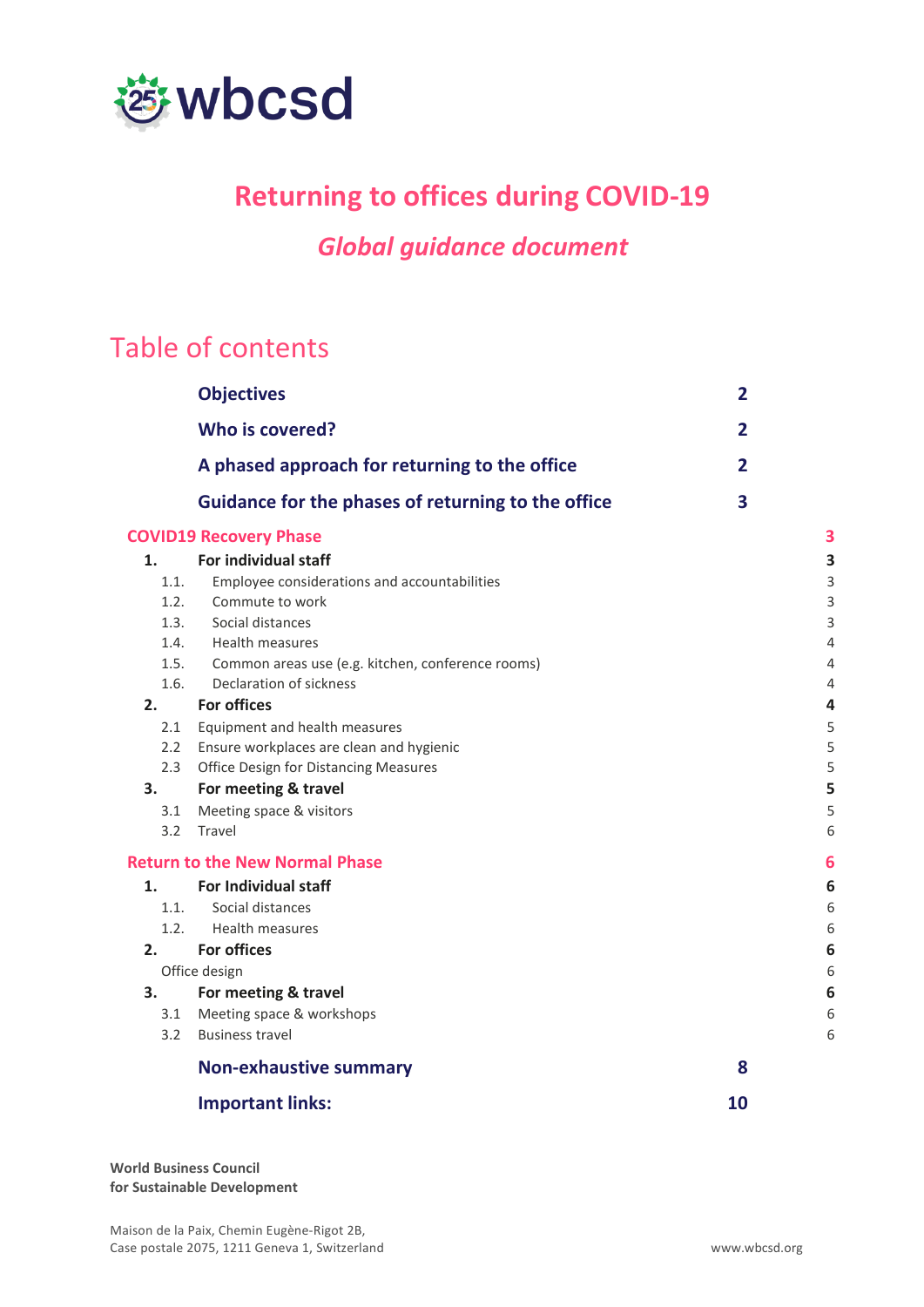

### <span id="page-1-0"></span>**Objectives**

- Create a safe environment for our colleagues to come back to offices
- Minimize the risk of infection for staff
- Communicate and maintain health & safety recommendations
- Provide clear processes and expectations for all employees on planning for return to office phases
- Communicate clearly and regularly on the evolution of the situation
- Build awareness that personal responsibility is needed, over and above measures taken to make our workplace safe and healthy for all
- Comply with local and national requirements as needed

### <span id="page-1-1"></span>**Who is covered?**

- All WBCSD Staff
- **Landlords**
- **Suppliers**
- **Visitors**

# <span id="page-1-2"></span>**A phased approach for returning to the office**

WBCSD wants to ensure the safest return to office working. The lockdown has resulted in significant changes in the way we work but has also proven we can work effectively remotely and continue to service our members and deliver business solutions, shape systems transformation and the post-COVID recovery.

The health, wellbeing and safety of all WBCSD staff is of utmost importance, and flexibility will remain our driving criteria during the pre-opening and the COVID19 recovery Phases. For those staff who are returning to the office, we have defined specific Phases informed by the objectives listed above.

Weekly monitoring will continue, due to the evolving nature of the global COVID19 crisis, and offices may close again if risks increase, for instance if:

- o The contagion rates are increasing
- o New cases are reported among employees / family members/ people I live with
- o Requirements and recommendations from government/authorities/landlords

Following is a summary of the phased approach for returning to the office:

**Pre-opening Phase**: Test measures put in place for readiness, to identify and mitigate risks. This will be completed in Geneva HQ and other regional offices, with learnings applied to the other office locations.

**COVID19 Recovery Phase**: Based on guidance from our medical consultant, and recommendations from relevant authorities which in some cases go above and beyond these recommendations, WBCSD will implement the following measures to ensure maximum safety and peace of mind- when offices are ready, with all required sanitation and safety measures in place. Numbers of people in the office will be limited due to social distancing requirements. Registration to work from the office will be required.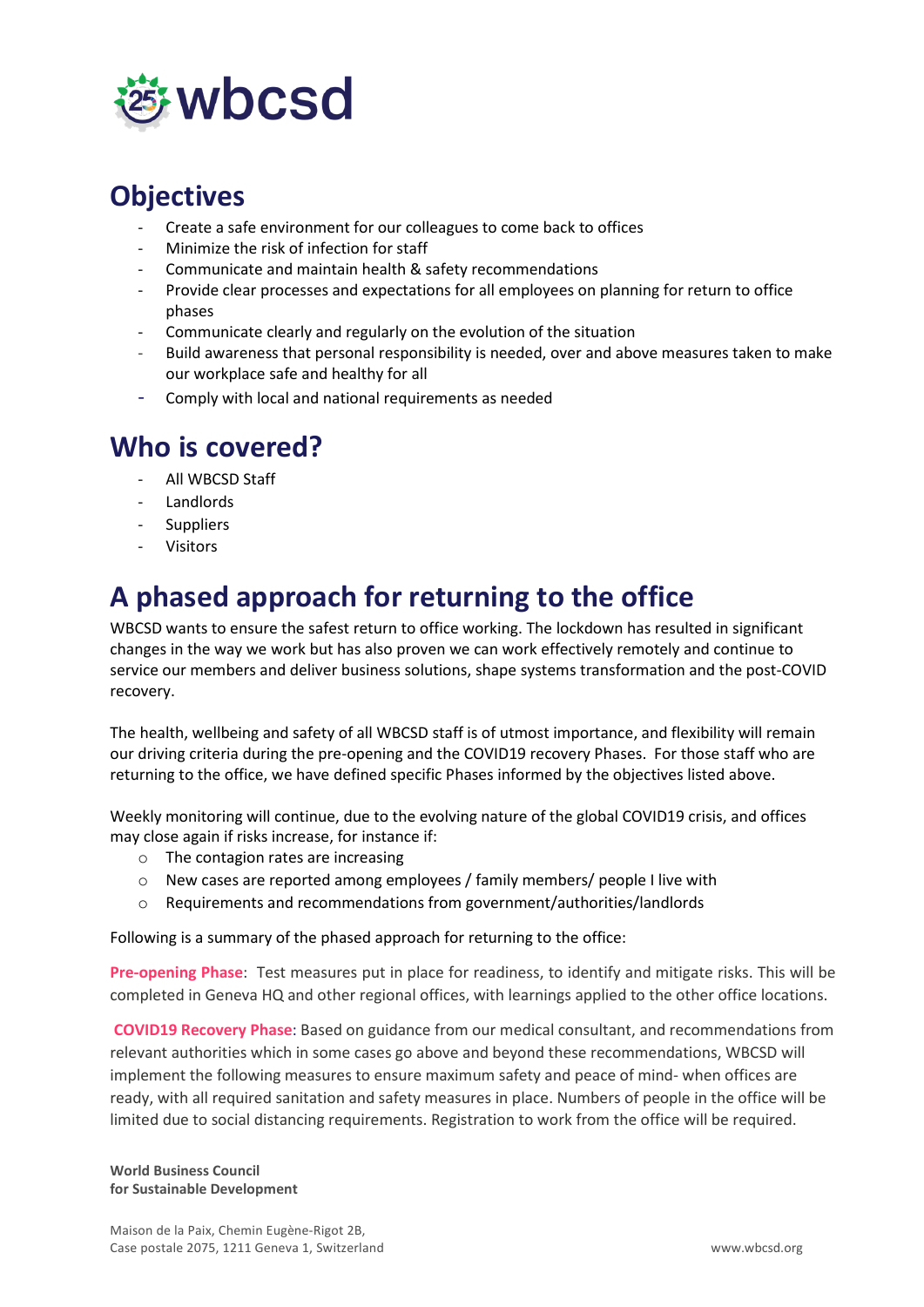

**Return to New Norma**l: Based on guidance from our medical consultant, and recommendations from relevant authorities, which in some cases go above and beyond these recommendations, WBCSD will implement the following measures to ensure maximum safety and peace of mind- when offices are ready, with all required measures in place for hosting meetings and business-related travel.

### <span id="page-2-0"></span>**Guidance for the Phases of returning to the office**

### <span id="page-2-1"></span>**COVID19 Recovery Phase**

#### **1. For individual staff**

<span id="page-2-2"></span>Staff members must take into account the following before returning to the office during this Phase:

#### <span id="page-2-3"></span>**1.1. Employee considerations and accountabilities**

- No symptoms (self-check before coming to the office, such as taking temperature that should be below 37,5°, no coughing, no muscle aches, etc.). For common symptoms visit here: <https://www.who.int/news-room/q-a-detail/q-a-coronaviruses>
- Not part of the high-risk group and/or none of the people I live with are displaying symptoms and/or in a high-risk group
- Can commute safely to the office, particularly during peak hours
- Have been working from home alone or in a small place and would welcome personal interactions
- Must meet a team member in person
- Registration required for working in the office daily

#### <span id="page-2-4"></span>**1.2. Commute to work**

- Distribution of personal protective equipment, such as masks / face shields and antiseptic gel
- Allow flexibility in office working hours. For staff members who take public transport, encourage off-peak transit and use of personal protective equipment
- Use personal mobility, with strong preference for soft mobility (e.g. walking, cycling).

#### <span id="page-2-5"></span>**1.3. Social distances**

- Maintain social distances, minimum of 2 meters. Strictly respect floor markings and other visual instructions.
- Specific number of staff allowed at the same time in the office during pre-opening Phase and COVID Recovery Phase in order to respect physical distancing measures. This will be managed based on a registration process.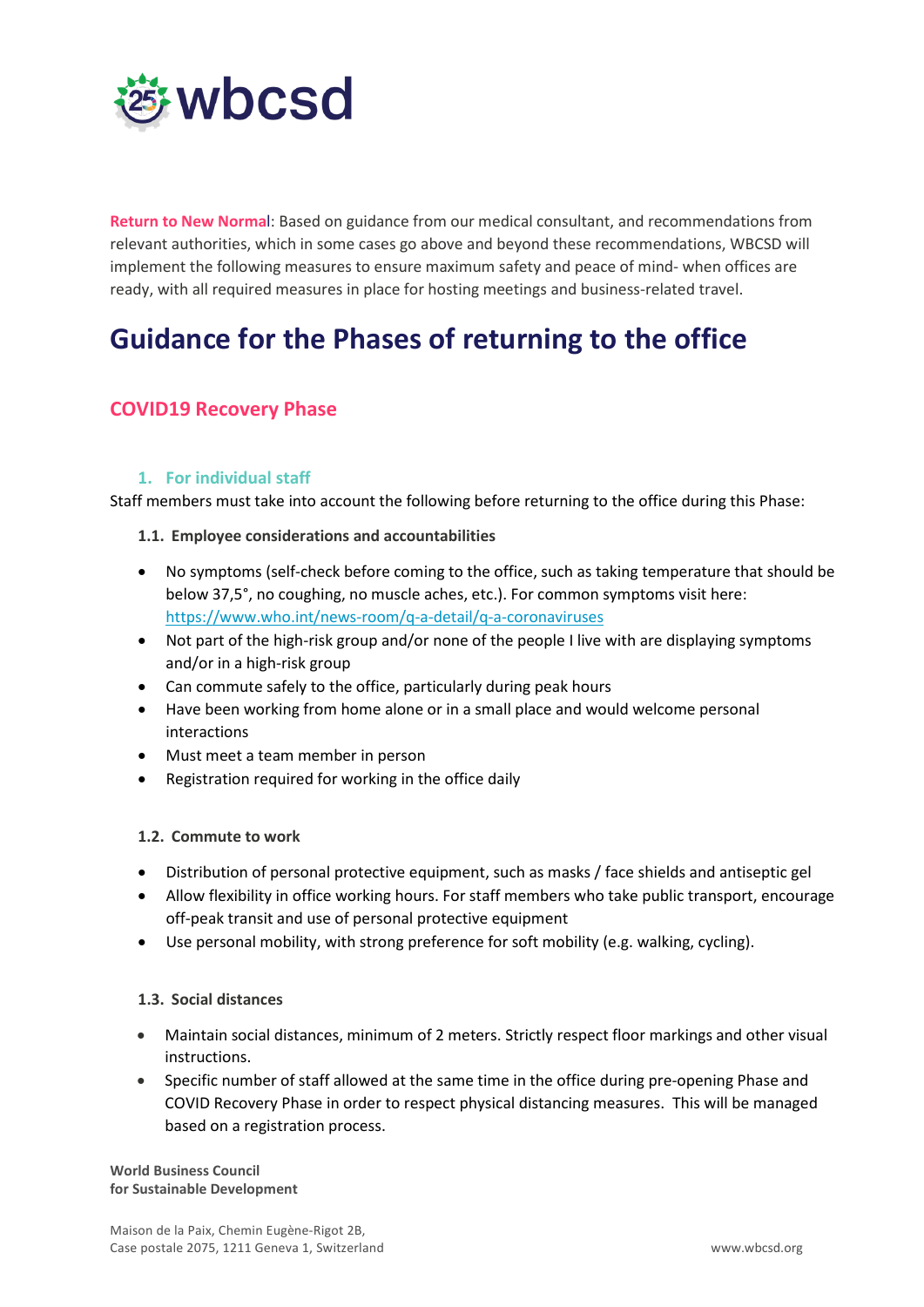

#### <span id="page-3-0"></span>**1.4. Health measures**

- Provide staff with online training for hygiene and safety measures prior to returning to the office. At a minimum, this will include a clear expectation of the individual hygienic measures we expect based on guidance from our medical expert and recommendations from relevant authorities. Note that measures implemented by WBCSD, in some cases, go above and beyond these recommendations, to ensure maximum safety and peace of mind. This will be communicated to staff online (document or infographic).
- Masks distributed at the entrance and must be worn for movement in the office.
- Disinfecting wipes will be made available to allow staff to clean all shared surface before and after use.
- Employees should sanitize their phones and badges.

#### <span id="page-3-1"></span>**1.5. Common areas use (e.g. kitchen, conference rooms)**

- Employees must disinfect shared ICT equipment before & after each use, particularly touch screens and other parts with a shared use (I.e. printer screens, etc.).
- Each individual staff must bring their own mug, cutlery, plate, glass and jug.
- Washing hands with water and soap is mandatory before touching any equipment.
- Use disinfecting wipes on all equipment available in the kitchen **before & after** touching it (fridge, coffee machine, kettles, microwave, etc.).
- Individual lunch should be brought by the employee in an individual lunch box.
- No lunch should be eaten in the kitchen (for offices with kitchen facilities). Recommended areas are: individual desks or outside if the weather allows.

#### <span id="page-3-2"></span>**1.6. Declaration of sickness**

- Declare at once any symptoms to HR, even light ones all employees must stay at home in case of any symptoms.
- For each individual, if symptoms are reported: At least 10 days of self-isolation after the first symptoms have developed and one week after the symptoms fully disappeared. Work from home to fully recover.
- If a WBCSD employee reports infection from COVID-19 (either diagnosed through testing or by presence of 2 or more symptoms), the office should be placed in "self-isolation"/ quarantine for 14 days.

#### <span id="page-3-3"></span>**2. For offices**

WBCSD's offices are hosted within other facilities and so getting to and from the offices will require accessing public spaces. Employees must use common sense and at a minimum avoid sharing elevators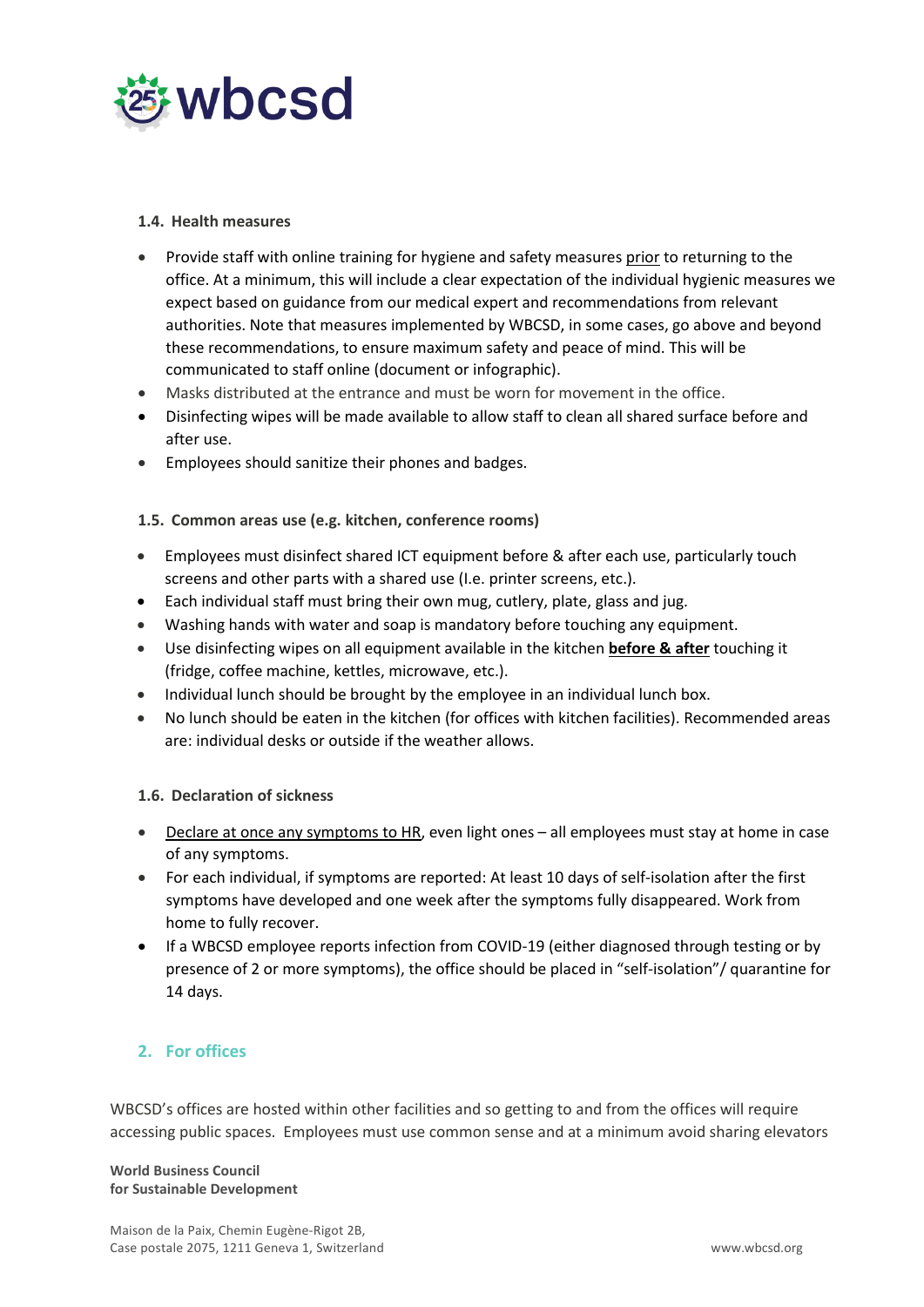

with others, respect social distancing, wash hands with soap and water when using restrooms, touching communal facilities, etc.

#### <span id="page-4-0"></span>**2.1 Equipment and health measures**

- Medical grade masks and/or face shields provided by WBCSD (must be used when moving around the office but not at the desk, and changed every half day).
- Antiseptic hand gel and disinfecting wipes provided by WBCSD.
- Display posters promoting handwashing with soap from local public health authority or directly fro[m www.WHO.int](http://www.who.int/)
- Use stickers to mark the kitchen floor or any other area which requires specific behavior (for instance, staff should sanitize / wash their hands before touching any equipment in the kitchen).
- Floor markings to indicate passageways and social distancing safety zones near workstations.

#### <span id="page-4-1"></span>**2.2 Ensure workplaces are clean and hygienic**

- Define a strong and detailed cleaning protocol with our cleaning companies (disinfection of the surfaces and objects, evacuation of the used personal protective equipment…)
- Make sure there is a continuity of the enhanced cleaning measures (toilets, staircases, lifts, etc.)
- Regular ventilation by opening all windows, in the morning, during lunch hours and breaks (four times a day for a minimum of 10min)
- While air conditioning does not seem to be a vehicle for COVID-19, proximity to forced ventilation of significance (such as a blade fan or HVAC outlet), may require increased social distancing beyond the norm of 2 meters.

#### <span id="page-4-2"></span>**2.3 Office design for distancing measures**

- Define and communicate clear office space to staff which respect social distancing
- Individual seating space with screen but no keyboards (use of individual computer)

#### <span id="page-4-3"></span>**3. For meeting & travel**

#### <span id="page-4-4"></span>**3.1 Meeting space & visitors**

- Limit use of meeting rooms and meeting participation to ensure safe distancing can be applied
- Meeting space capacity must be adapted to local regulation, while respecting the social distance
- Provide disinfecting wipes in the meeting space, clean the area when you leave and remove all your personal items
- No hosting of external meetings
- Large meetings (i.e. staff meetings) remain virtual
- Visitors should be limited to critical office activity (such as equipment maintenance) and should be approved by the Covid-19 response team before. A health and Safety briefing must be provided to the visitor at the reception.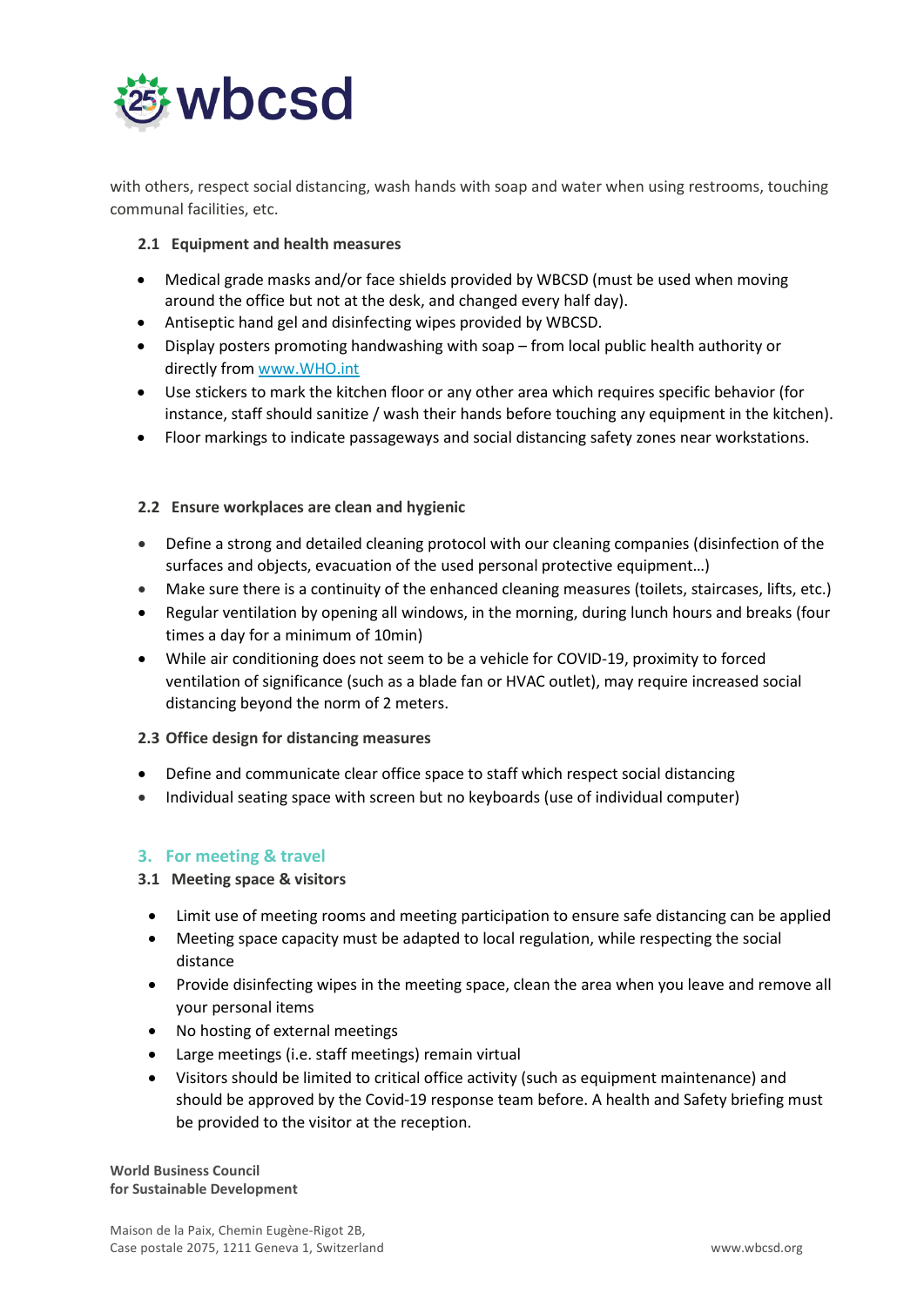

#### <span id="page-5-0"></span>**3.2 Travel**

- No business travel allowed
- Personal travel calls are each employee's own judgement, but considerations should be given to access to health care, potential border closures and mandatory or voluntary self-isolation needs.

### <span id="page-5-1"></span>**Return to the New Normal Phase**

#### <span id="page-5-2"></span>**1. For individual staff**

#### <span id="page-5-3"></span>**1.1. Social distances**

- All staff allowed at the same time in the office, no more registration required
- Social distancing restrictions are no longer applicable

#### <span id="page-5-4"></span>**1.2. Health measures**

- No more masks required in the office
- Remove floor markings

#### <span id="page-5-6"></span><span id="page-5-5"></span>**2. For offices**

#### **Office design**

- Office design back to normal
- No more restriction on occupation limit in the kitchen but hygienic measures remain

#### <span id="page-5-7"></span>**3. For meeting & travel**

#### <span id="page-5-8"></span>**3.1 Meeting space & workshops**

- No meeting room capacity limit enforced (however respect the meeting room maximum capacity limits)
- Large meetings (i.e. staff meetings) can take place physically again
- Visitors can come to the office without restriction

#### <span id="page-5-9"></span>**3.2 Business travel**

- Only essential travel will be considered by SMT until further notice
- Any travel on behalf of WBCSD must receive SMT authorization before booking or traveling
- If travel is authorized, staff members must travel with personal protective equipment provided by WBCSD (and adhere to any additional requirements required by airport, airline and visiting location requirements)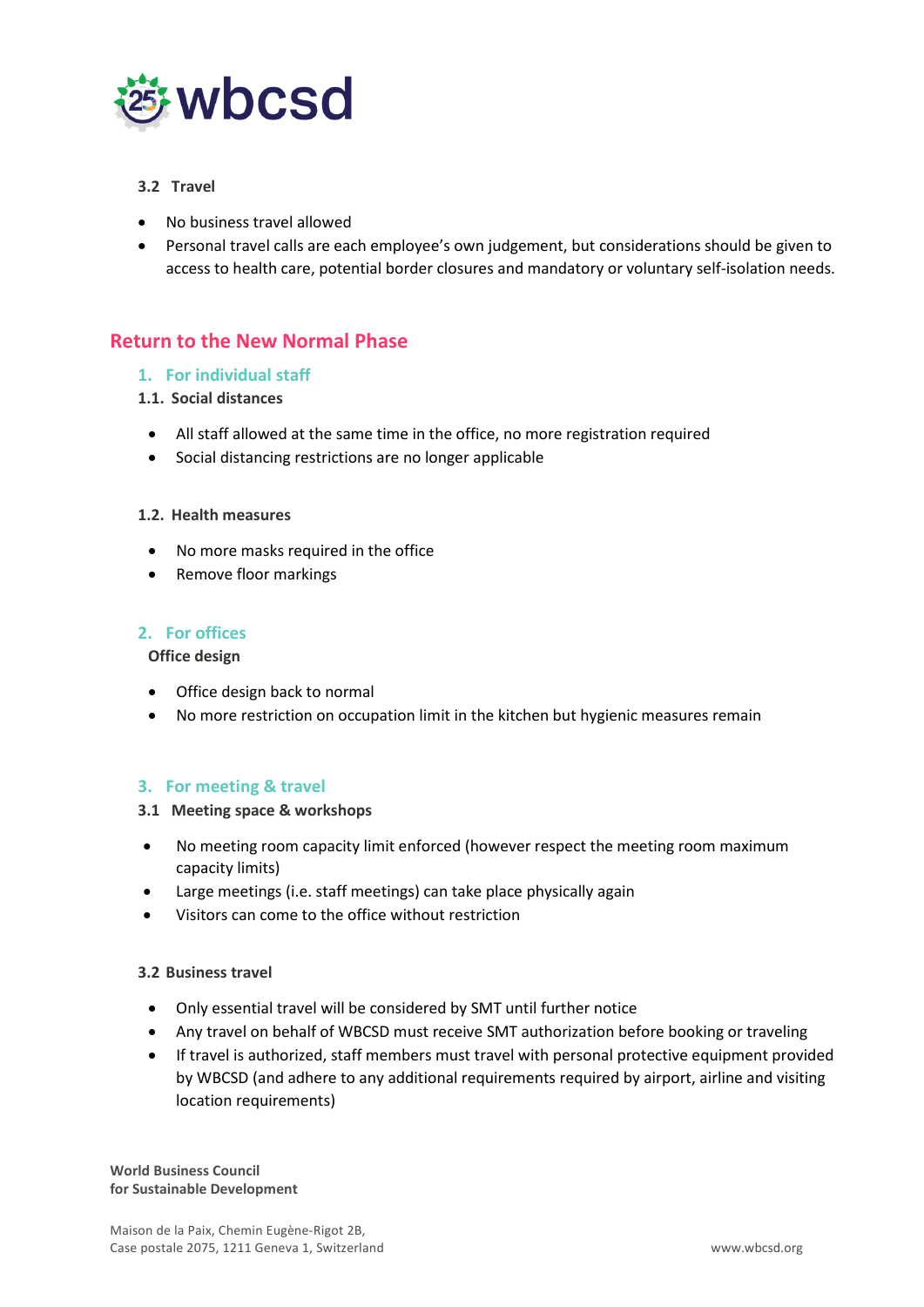

• Personal travel calls for each employee's own judgement, but considerations should be given to access to health care, potential border closures and mandatory or voluntary self-isolation needs.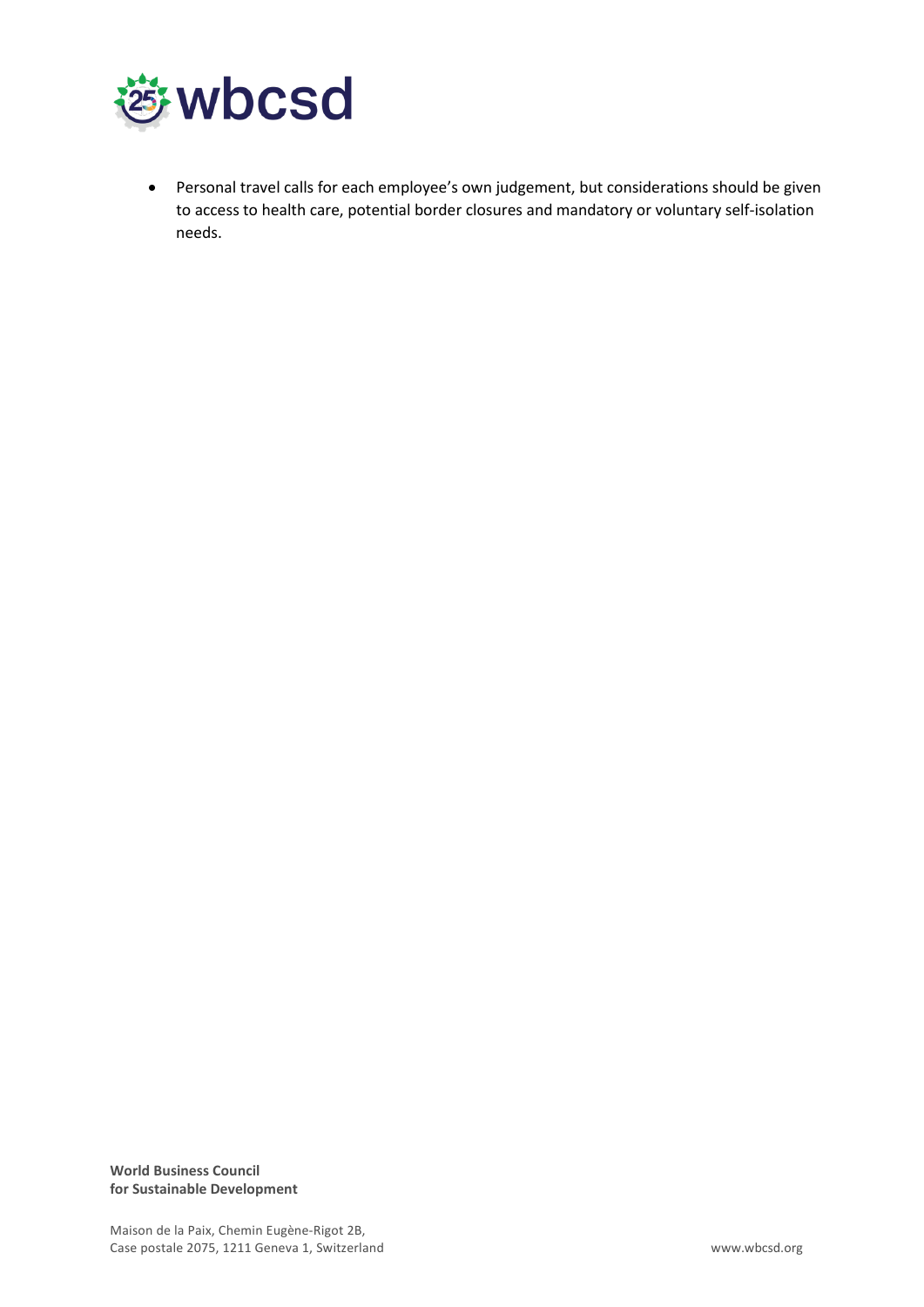

# <span id="page-7-0"></span>**Non-exhaustive summary**

|                                  | Preopening                                                                                                                                                                                                            | <b>Covid-19 Recovery</b>                                                                                                                                                                                                                                                                       | <b>Return to New Normal</b>                                                                                                                                                                                     |
|----------------------------------|-----------------------------------------------------------------------------------------------------------------------------------------------------------------------------------------------------------------------|------------------------------------------------------------------------------------------------------------------------------------------------------------------------------------------------------------------------------------------------------------------------------------------------|-----------------------------------------------------------------------------------------------------------------------------------------------------------------------------------------------------------------|
| Purpose                          | Assess measures put in<br>place for readiness,<br>identify and mitigate<br>risks. This will be<br>completed in Geneva<br>HQ and other regional<br>offices, with learnings<br>applied to the other<br>office locations | Create a blended working environment (Office and<br>WFH) in the respect of safety and health measures<br>that enables a flexible return from the lockdown                                                                                                                                      | Enable all staff to return to flexible<br>working conditions with<br>dominance of collaborative office<br>working conditions                                                                                    |
| Who it                           | Covid-19 task team and                                                                                                                                                                                                | All staff (all regions)                                                                                                                                                                                                                                                                        | All staff (all regions)                                                                                                                                                                                         |
| concerns                         | regional directors (all<br>other staff to keep<br>lockdown mode of<br>operation)                                                                                                                                      |                                                                                                                                                                                                                                                                                                |                                                                                                                                                                                                                 |
| Before you                       | Provide all staff training                                                                                                                                                                                            | No symptoms (self-check before coming to the office,                                                                                                                                                                                                                                           | No symptoms (self-check before                                                                                                                                                                                  |
| come to the<br>office            | on safety and hygiene<br>measures to adopt in<br>other phases.                                                                                                                                                        | such as taking temperature that should be below<br>37,5°, no coughing, no body aches, etc.). For common<br>symptoms visit here: https://www.who.int/news-<br>room/q-a-detail/q-a-coronaviruses. No symptoms<br>declared from cohabitants.<br>Not part of the high-risk group and/or none of my | coming to the office, such as<br>taking temperature that should be<br>below 37,5°, no coughing, no body<br>pain, etc.). For common symptoms<br>visit here:<br>https://www.who.int/news-<br>room/q-a-detail/q-a- |
|                                  |                                                                                                                                                                                                                       | family members/people I live with are displaying<br>symptoms and/or in a high-risk group                                                                                                                                                                                                       | coronaviruses. No symptoms of<br>cohabitants                                                                                                                                                                    |
|                                  |                                                                                                                                                                                                                       | Can commute safely to the office, particularly during<br>peak hours                                                                                                                                                                                                                            |                                                                                                                                                                                                                 |
|                                  |                                                                                                                                                                                                                       | Have been working from home alone or in a small<br>place and would welcome personal interactions                                                                                                                                                                                               |                                                                                                                                                                                                                 |
|                                  |                                                                                                                                                                                                                       | Must meet a team member in person                                                                                                                                                                                                                                                              |                                                                                                                                                                                                                 |
|                                  |                                                                                                                                                                                                                       | Registration for working in the office daily                                                                                                                                                                                                                                                   |                                                                                                                                                                                                                 |
| <b>Declaration of</b><br>illness | Announce at once any<br>symptoms, even light<br>ones.                                                                                                                                                                 | Declare at once any symptoms to HR, even light ones -<br>all employees must stay at home in case of any<br>symptoms.                                                                                                                                                                           |                                                                                                                                                                                                                 |
|                                  | For each individual, if<br>symptoms are<br>reported: At least 10<br>days of self-isolation<br>after the first                                                                                                         | For each individual, if symptoms are reported: At least<br>10 days of self-isolation after the first symptoms have<br>been developed or 1 week after the symptoms fully<br>disappeared. Work from home to fully recover.                                                                       |                                                                                                                                                                                                                 |
|                                  | symptoms have been<br>developed or 1 week<br>after the symptoms<br>fully disappeared. Work<br>from home to fully<br>recover.                                                                                          | If a WBCSD employee reports infection from COVID-19<br>(either diagnozeddiagnosed through testing or by<br>presence of two or more symptoms), the office should<br>be placed in "self-isolation"/ quarantine for 14 days.                                                                      |                                                                                                                                                                                                                 |
| Commuting                        | Private transport                                                                                                                                                                                                     | Allow flexibility in office working hours. For staff<br>members who take public transport, encourage off-<br>peak transit                                                                                                                                                                      | Usual ways of commuting allowed.                                                                                                                                                                                |
|                                  |                                                                                                                                                                                                                       | Use personal mobility, with strong preference for soft<br>mobility (e.g. walking, cycling).                                                                                                                                                                                                    |                                                                                                                                                                                                                 |
|                                  |                                                                                                                                                                                                                       | Distribution of masks / face shields and antiseptic gel<br>to staff                                                                                                                                                                                                                            |                                                                                                                                                                                                                 |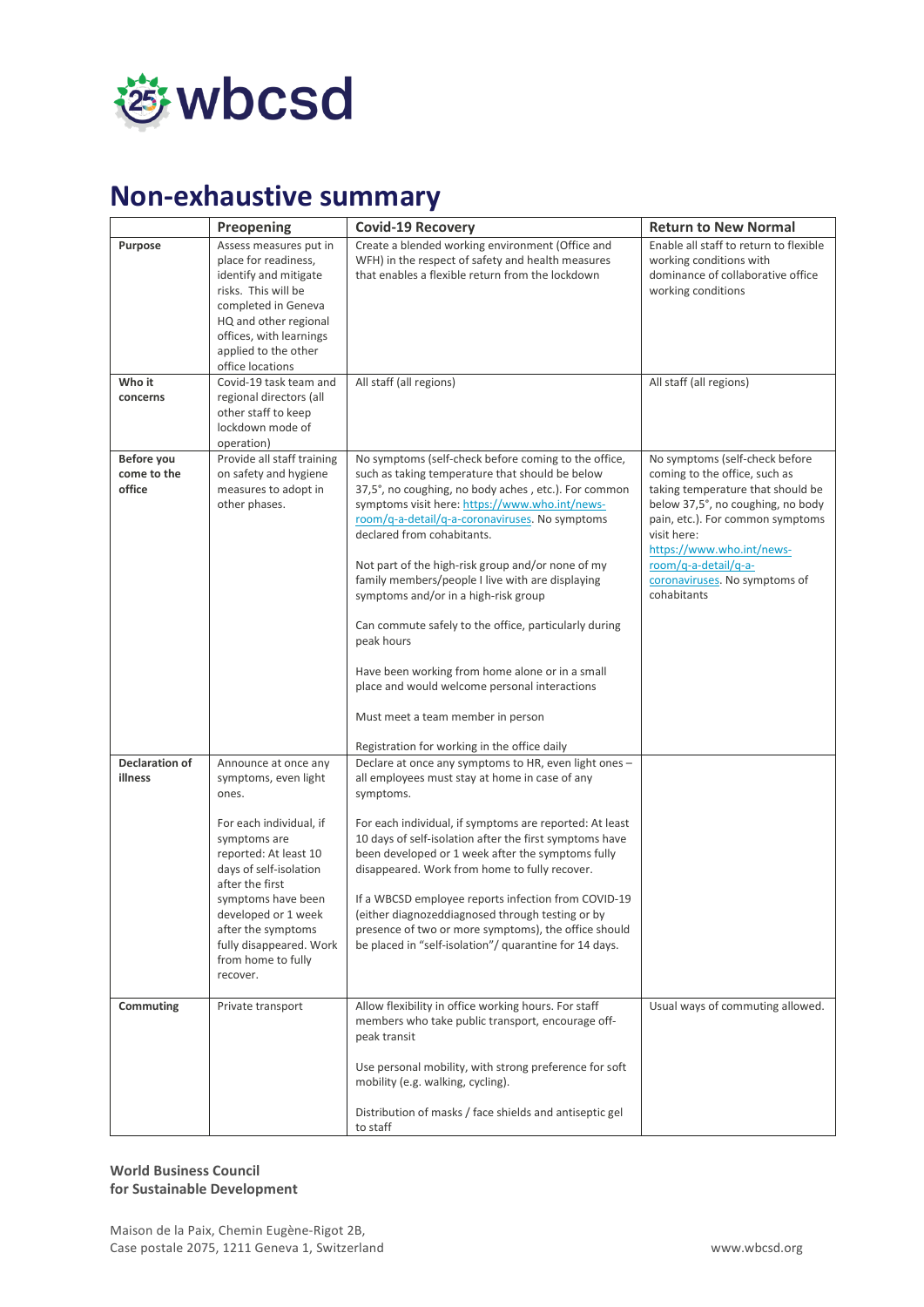

| At the office                                  | Put floor markings for<br>social distances<br>between desks.       | Maintain social distances, minimum of 2 meters.<br>Strictly respect floor markings and other visual<br>instructions                                                                                                                                                                                                                                                      | Office design back to normal<br>No more masks in the office<br>Remove floor markings                  |
|------------------------------------------------|--------------------------------------------------------------------|--------------------------------------------------------------------------------------------------------------------------------------------------------------------------------------------------------------------------------------------------------------------------------------------------------------------------------------------------------------------------|-------------------------------------------------------------------------------------------------------|
|                                                | Put antiseptic gel and<br>disinfecting wipes<br>around the office. | Specific number of staff allowed, based on<br>registration, at the same time in the office during pre-<br>opening phase and COVID recovery phase in order to<br>respect physical distancing measures.                                                                                                                                                                    |                                                                                                       |
|                                                |                                                                    | <b>Health measures:</b><br>Provide staff with online training for hygiene and<br>safety measures prior to returning to the office. At a<br>minimum this will include a clear expectation of the<br>individual hygienic measures we expect based on<br>recommendation from our medical expert. This will be<br>communicated to staff online (document or<br>infographic). |                                                                                                       |
|                                                |                                                                    | Masks distributed at the entrance and must be worn<br>for movement in the office.                                                                                                                                                                                                                                                                                        |                                                                                                       |
|                                                |                                                                    | Disinfecting wipes will allow staff to clean all shared<br>surface before and after use.                                                                                                                                                                                                                                                                                 |                                                                                                       |
|                                                |                                                                    | Employees should sanitize their phones and badges.                                                                                                                                                                                                                                                                                                                       |                                                                                                       |
| Common                                         | Put signalization                                                  | Employees must disinfect shared ICT equipment                                                                                                                                                                                                                                                                                                                            | No more restriction on occupation                                                                     |
| facilities<br>(kitchen areas,<br>toilets, etc) | stickers, posters and<br>floor markings.                           | before & after each use, particularly touch screens and<br>parts commonly used.                                                                                                                                                                                                                                                                                          | limit in the kitchen but hygienic<br>measures remain                                                  |
|                                                | Seal all the common<br>cupboards.                                  | Each individual staff must bring his own mug, cutlery,<br>plate, glass & jug.                                                                                                                                                                                                                                                                                            |                                                                                                       |
|                                                | Put antiseptic gel and<br>disinfecting wipes.                      | Wash hands with water and soap mandatory before<br>touching any equipment.                                                                                                                                                                                                                                                                                               |                                                                                                       |
|                                                |                                                                    | Use disinfecting wipes on all equipment available in<br>the kitchen before & after touching it (fridge, coffee<br>machine, kettles, microwave, etc.)                                                                                                                                                                                                                     |                                                                                                       |
|                                                |                                                                    | Individual lunch should be brought by the employee in<br>an individual lunch box                                                                                                                                                                                                                                                                                         |                                                                                                       |
|                                                |                                                                    | No lunch should be eaten in the kitchen.                                                                                                                                                                                                                                                                                                                                 |                                                                                                       |
|                                                |                                                                    | Recommended areas are: individual desks or outside if<br>the weather allows.                                                                                                                                                                                                                                                                                             |                                                                                                       |
| <b>Meeting rooms</b>                           | Remove the excess of<br>chairs.                                    | Limit use of meeting rooms and meeting participation<br>to ensure safe distancing can be applied                                                                                                                                                                                                                                                                         | No meeting room capacity limit<br>enforced (however respect the<br>meeting room maximum capacity      |
|                                                | Put antiseptic gel and<br>disinfecting wipes.                      | Meeting space capacity must be adapted to local<br>regulation, while respecting the social distance                                                                                                                                                                                                                                                                      | limits).                                                                                              |
| <b>Visitors</b>                                | No visitors allowed<br>except cleaners                             | No hosting of external meetings<br>Visitors should be limited to critical office activity                                                                                                                                                                                                                                                                                | Visitors can come to the office<br>without restriction                                                |
| Travel<br>(Business)                           | No business travel<br>allowed                                      | No business travel allowed                                                                                                                                                                                                                                                                                                                                               | Only essential business travel will<br>be considered by SMT until further<br>notice                   |
|                                                |                                                                    |                                                                                                                                                                                                                                                                                                                                                                          | Any travel on behalf of WBCSD<br>must receive SMT authorization<br>before booking or traveling.       |
|                                                |                                                                    |                                                                                                                                                                                                                                                                                                                                                                          | If travel is authorized, staff<br>members must travel with masks,<br>gel and gloves provided by WBCSD |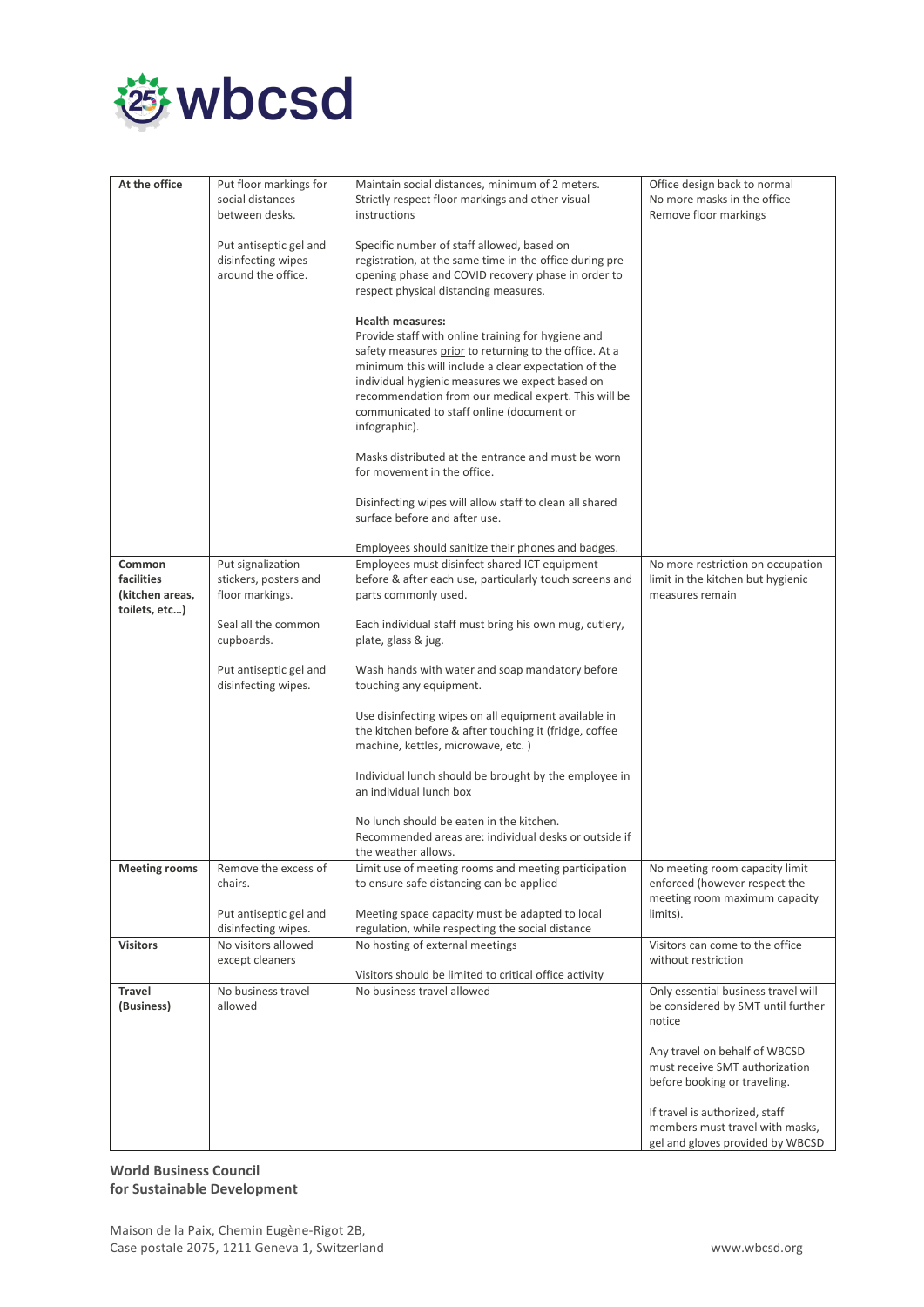

|                             |                                                                                                            |                                                                                                                                                                                                      | (and adhere to any additional<br>requirements required by airport,<br>airline and visiting location<br>requirements) |
|-----------------------------|------------------------------------------------------------------------------------------------------------|------------------------------------------------------------------------------------------------------------------------------------------------------------------------------------------------------|----------------------------------------------------------------------------------------------------------------------|
| <b>Travel</b><br>(personal) | When staff members<br>return from personal<br>travel, a self-isolation<br>of 14 days must be<br>respected. | Personal travels are each employee's own judgement,<br>but considerations should be given to access to health<br>care, potential border closures and mandatory or<br>voluntary self-isolation needs. |                                                                                                                      |
|                             |                                                                                                            | When staff members return from personal travel, a<br>self-isolation of 14 days must be respected.                                                                                                    |                                                                                                                      |

### <span id="page-9-0"></span>**Important links:**

[WHO document](https://www.who.int/docs/default-source/coronaviruse/advice-for-workplace-clean-19-03-2020.pdf)

Geneva

[Confederation measures](https://www.bag.admin.ch/bag/en/home/krankheiten/ausbrueche-epidemien-pandemien/aktuelle-ausbrueche-epidemien/novel-cov/massnahmen-des-bundes.html)

#### [Liste de controle](https://wbcsd.sharepoint.com/:b:/g/PeopleResources/HR/EU3aTp0mr4JOieiJKNOG5NsB4usK8D7dgXhls7shL4WhHg?e=uXXPhw)

[https://www.ge.ch/covid-19-entreprises-commerces-chantiers/directives-aux-entreprises-autorisees](https://www.ge.ch/covid-19-entreprises-commerces-chantiers/directives-aux-entreprises-autorisees-rester-ouvertes)[rester-ouvertes](https://www.ge.ch/covid-19-entreprises-commerces-chantiers/directives-aux-entreprises-autorisees-rester-ouvertes)

[https://www.seco.admin.ch/seco/fr/home/Arbeit/Arbeitsbedingungen/gesundheitsschutz-am](https://www.seco.admin.ch/seco/fr/home/Arbeit/Arbeitsbedingungen/gesundheitsschutz-am-arbeitsplatz/Pandemie.html)[arbeitsplatz/Pandemie.html](https://www.seco.admin.ch/seco/fr/home/Arbeit/Arbeitsbedingungen/gesundheitsschutz-am-arbeitsplatz/Pandemie.html)

#### India

- Awareness materials<https://www.mohfw.gov.in/index.html>
- Behavioral health resource[s https://www.mohfw.gov.in/index.html](https://www.mohfw.gov.in/index.html) (including yoga and meditation)
- Guidelines for home quarantine <https://www.mohfw.gov.in/pdf/Guidelinesforhomequarantine.pdf>
- Advisory on social distancing <https://www.mohfw.gov.in/pdf/SocialDistancingAdvisorybyMOHFW.pdf>

#### Singapore

- COVID 19 symptom checker sgcovidcheck.gov.sg
- Safe distancing measures<https://www.mewr.gov.sg/safe-distancing>

#### United Kingdom

• NHS information<https://www.nhs.uk/conditions/coronavirus-covid-19/>